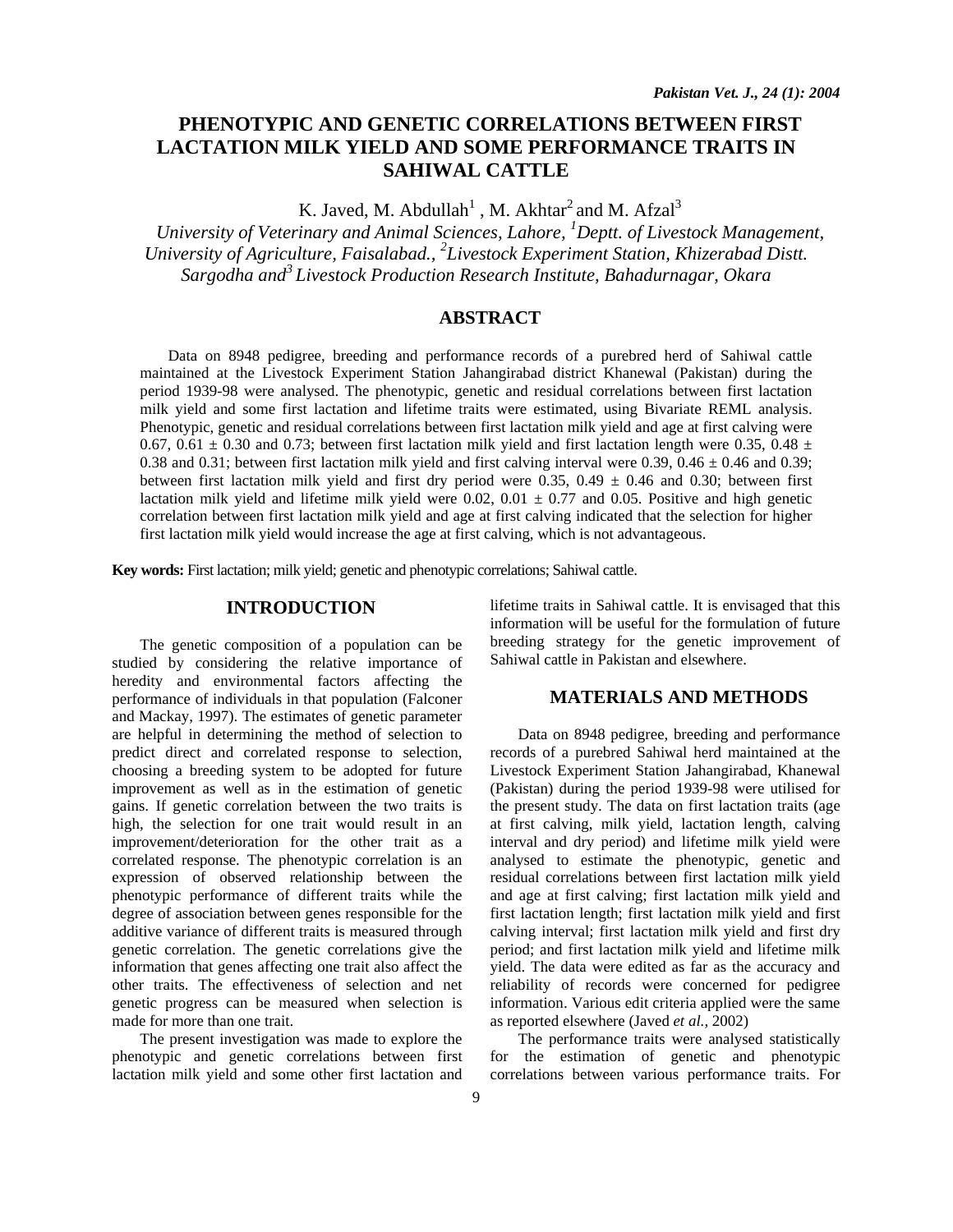The various parameters estimated from the bivariate analysis were:

Phenotypic correlation  $(r_P) = \text{Cov}_{\text{Pi}, \text{Pi}} / \sigma_{\text{Pi}, \text{Pi}}$ Genetic correlation  $(r_G)$  = Cov <sub>Ai</sub>,  $_{Ai}/\sigma$  <sub>Ai</sub>,  $\sigma$  <sub>Aj</sub> Residual correlation  $(r_R)$  = Cov  $_{\text{Ri}}$ ,  $_{\text{Rj}}/\sigma_{\text{Ri}}$ ,  $\sigma_{\text{Rj}}$ where,

 $\sigma^2$  $=$  additive genetic variance for the ith trait  $\sigma^2$  $=$  phenotypic variance for ith trait

 $\sigma^2$  $=$  residual variance for the ith trait

Cov  $_{\text{Pi}, \text{Pi}}$  = phenotypic covariance for the traits i and j Cov  $_{Ai, Aj}$  = additive genetic covariance for the traits i and j

Cov  $_{\text{Ri, Ri}}$  = residual covariance for the traits i and j

All these analyses were performed using Derivative Free Restricted Maximum Likelihood (DFREML) set of computer programmes (Meyer, 1997). The approximate standard errors of the genetic correlations were calculated after Falconer and Mackay (1997).

# **RESULTS AND DISCUSSION**

### **First lactation milk yield and age at first calving**

The phenotypic, genetic and residual correlations between first lactation milk yield and age at first calving were 0.67,  $0.61 \pm 0.30$  and 0.73, respectively. The phenotypic correlation (0.67) as obtained in the present study was positive and high. These findings are in agreement with those of Singh and Raut*,* (1982) who found high and positive phenotypic correlation between age at first calving and first lactation milk yield in Gir cattle. However, Ali *et al.* (1992) and Khan *et al.* (1999) reported positive, but non-significant estimates of phenotypic correlation between the two traits (0.018 and 0.03) in Sahiwal cattle. The genetic correlation  $(0.61 \pm 0.30)$  between first lactation milk yield and age at first calving as obtained in the present study was positive and high. These findings are similar to the finding (0.77) as reported by Bhatnagar *et al.* (1983) in Indian Sahiwals. However, Khan *et al.* (1999) analysed data on Sahiwal cattle and reported a negative genetic correlation (-0.12  $\pm$  0.14) between the two traits. In a recent study, Ahmad *et al.* (2001) also reported a negative (-0.26) phenotypic and high (0.63) genetic correlation between age at first calving and lactation milk yield after analysing a combined data set on Pakistani Sahiwals and their crosses with Friesian and Jersey cattle.

High phenotypic and genetic correlations between first lactation milk yield and age at first calving found in our study indicated that the two traits are controlled fairly by the same genes and selection for high first lactation milk yield will increase the age of the cow at first calving that is not advantageous for economical dairy production. A reduction in age at first calving can be achieved through better feeding, management, disease control and efficient heat detection and timely service programme.

#### **First lactation milk yield and first lactation length**

The phenotypic, genetic and residual correlations between first lactation milk yield and first lactation length were 0.35, 0.48±0.38 and 0.31, respectively. The present estimate of phenotypic correlation between the two traits is comparable to the estimates reported by Singh and Raut (1982), who reported phenotypic correlation between the two traits as 0.40 in Indian village cows. However, Samoilo (1978) reported higher estimate of phenotypic correlation (0.66) in dairy cattle.

The present estimate for genetic correlation between first lactation milk yield and first lactation length (0.48  $\pm$  0.38) is higher than that reported by Tomar and Singh (1981), who reported the genetic correlation between the two traits as 0.16 in Sahiwal cattle. However, Khan (1987) reported higher estimate of genetic correlation (0.78) between the two traits in Holstein Friesian cows in Pakistan. In a recent study, Ahmad *et al.* (2001) reported bivariate estimates of phenotypic and genetic correlation between the traits under study as 0.74 and 0.91 in Sahiwal and their crossbreds with Friesian and Jersey cattle. The same authors performed multivariate analysis of the same data set (including lactation milk yield, 305 day milk yield, lactation length and milk yield per day of calving interval) and reported that the genetic correlation between the two traits improved to 0.98. These differences in estimates may be due to lactation, data set or method of estimation. The genetic correlation of 0.48 indicated the plieotropic effect of the genes on the two traits. It also suggested that lactation length would be increased as a correlated response to selection for milk production. However, lactation length more than 10 month duration would not be advantageous for economical livestock production (Javed *et al.,* 2000).

#### **First lactation milk yield and first calving interval**

The phenotypic correlation between first lactation milk yield and first calving interval was estimated to be 0.39 in the present investigation. These findings are substantiated by those of Mantysaari and Van Vleck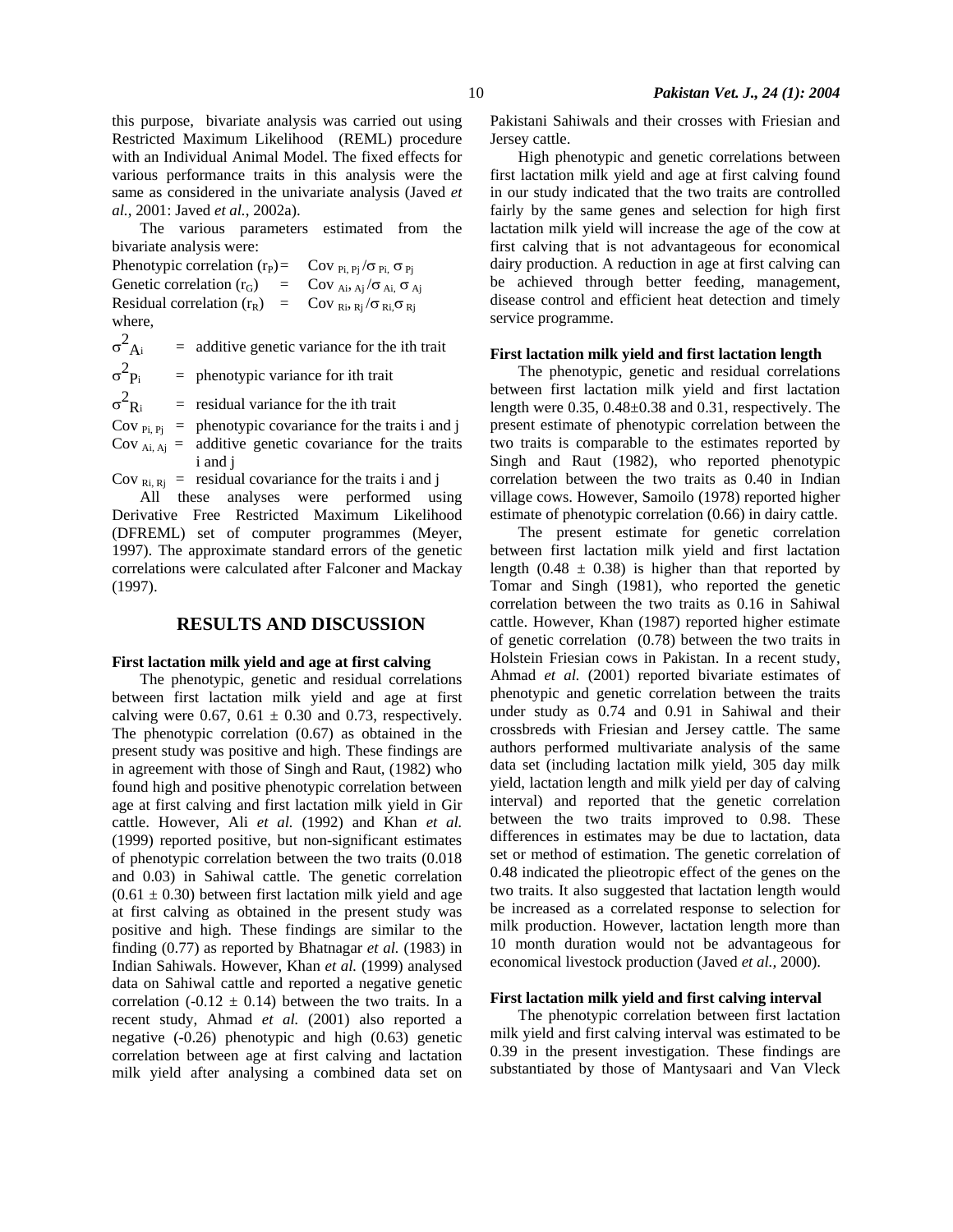(1989), who reported a phenotypic correlation of 0.30 between the two traits in Holstein cattle. However, Dong and Van Vleck (1989) reported slightly lower estimate of phenotypic correlation (0.27) between the two traits after analysing 585,830 records on Holstein cows.

The genetic correlation between first lactation milk yield and first calving interval was  $0.46 \pm 0.46$  as obtained in the present study. It indicated that the two traits were under the influence of almost the same genes. In other words, selection for improvement in first lactation milk yield will cause prolonged calving intervals which is undesirable for economical livestock production. These findings are substantiated by Mantysaari and Van Vleck (1989) and Khan *et al.*  (1999). However, Sharma *et al.* (1982) reported negative genetic correlation between the two traits in Sahiwal cattle. Ahmad *et al.* (2001) also reported a negative genetic correlation (-0.56) with standard error above unity and phenotypic correlation as 0.28 after analysing a combined data set on Sahiwal cows and their crossbreds in Pakistan. The genetic correlations are strongly influenced by gene frequencies (Bohren *et al.*, 1966), hence these differences may be attributed to the genetic make up of different populations.

### **First lactation milk yield and first dry period**

The phenotypic, genetic and residual correlations between first lactation milk yield and first dry period obtained in the present study were 0.35,  $0.49 \pm 0.46$  and 0.30, respectively. The estimate of genetic correlation obtained in the present investigation is not in line with the findings of Katoch and Yadav (1990), who reported genetic correlation of  $0.75 \pm 0.67$  between the two traits in Jersey cattle. This difference may be due to breed, lactation and data set differences. The present findings indicated that selection for higher milk yield would cause longer dry period as a correlated response, which is not advantageous.

#### **First lactation milk yield and lifetime milk yield**

The phenotypic, genetic and residual correlations between first lactation milk yield and lifetime milk yield were 0.02,  $0.01 \pm 0.77$  and 0.05, respectively. High standard error of the present estimate of genetic correlation indicated the low precision of the estimate. These findings are not in line with other studies. Bhatia (1980) studied records of 816 Sahiwal cows, the progeny of 77 sires in seven herds and found genetic correlation of lifetime milk yield and first lactation milk yield as 0.96. Gandhi and Gurnani (1988) and Hussain (1988) reported genetic correlation between the two traits as 0.81 and 0.73 in Indian and Pakistani Sahiwals, respectively.

To investigate the argument that animals having a lifetime milk yield records have been subjected to some culling on the basis of their first lactation milk yield records, thus creating a bias in the genetic parameter estimates, the phenotypic selection differential (Falconer and Mackay, 1997) was calculated for first lactation milk yield. From the selection differential, the culling rate appeared to be very low (around 1%). It was also observed that in this herd of Sahiwal cows, selection of the animals was mainly done on the basis of colour pattern, type and conformation of the individuals. Selection on the basis of merit for first lactation milk yield i.e. truncation selection in its true sense has not been practised. Thus, it is very difficult to exactly quantify the effects of selection, if any, exerted on the basis of first lactation milk yield (Javed *et al.,* 2002).

### **CONCLUSION**

The genetic correlations between first lactation milk yield and other traits were generally on higher side, suggesting that all the traits were fairly controlled by similar genes. A positive and high genetic correlation between first lactation milk yield and age at first calving indicated that selection for higher first lactation milk yield will increase the age at first calving which is not advantageous. Similarly, selection for first lactation milk yield will also prolong the calving intervals as a correlated response which is not desirable for economical dairy production. A reduction in age at first calving and calving interval can be achieved through better feeding, management, disease control and efficient heat detection and timely service programme.

### **REFERENCES**

- Ahmad. M., J. H. J. van der Werf and K. Javed, 2001. Genetic and phenotypic correlations for some economic traits in dairy cattle. Pakistan Vet. J., 21(2): 81-86.
- Ali, L., R. A. Gill, K. Z. Gondal, Z. Ahmad, M. Anwar and M. Tahir, 1992. Effect of age at first calving on first lactation performance of cows. Pakistan J. Agri. Sci., 29: 223-226.
- Bhatia, S. S., 1980. Note on the selection for lifetime milk production in Sahiwal cattle. Indian J. Anim. Sci., 50: 450-453.
- Bhatnagar, D. S., V. K. Taneja, S. B. Basu and K. M. K. Murthy, 1983. Genetic parameters of some economic traits in Sahiwal cattle. Indian J. Dairy Sci., 36: 402-406.